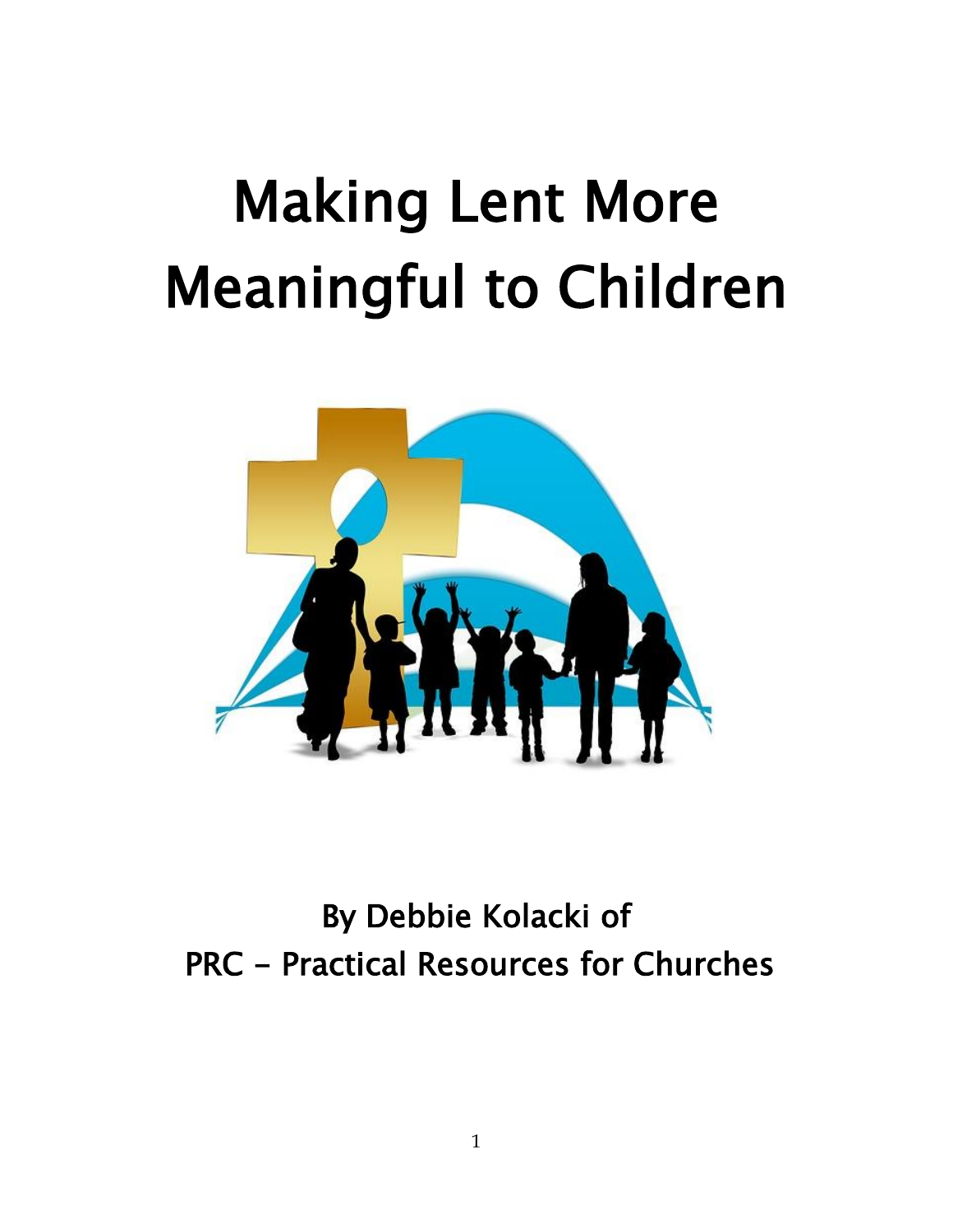# From Christmas to Lent

It seems that the Christmas decorations and Advent wreaths have just been stored away when we find that it's time to start preparing for Lent. Looking at things from the perspective of children who may not know the whole story of Jesus, they're probably still thinking about that cute little baby in the manger and next thing they know the baby has grown into an adult and is being killed.



So how can we best help children make the transition from the joyful celebration of Christmas to the rather somber observance of Lent and Holy Week?

The season of Lent offers those in children's ministry an opportunity to give children a balanced view of life, to let children know that there are times in life when they will be sad, while reassuring them that, no matter what happens, God is always with them to help them get through tough times. This approach can lead to a lasting faith as opposed to a shallow faith which is based on the idea that those who have faith in God are magically protected from anything bad.

Depending on the age of the children you minister to, there are scripture passages which you can discuss with them to help them understand this duality of life. Ecclesiastes 3 comes to mind:

To everything there is a season, and a time for every matter under heaven: a time to be born, and a time to die; a time to plant, and a time to pluck up what is planted; …a time to weep, and a time to laugh; a time to mourn, and a time to dance. (NRSV)

I also think of the passage in John 16 when Jesus says "In the world you face persecution. But take courage; I have conquered the world!" (NRSV)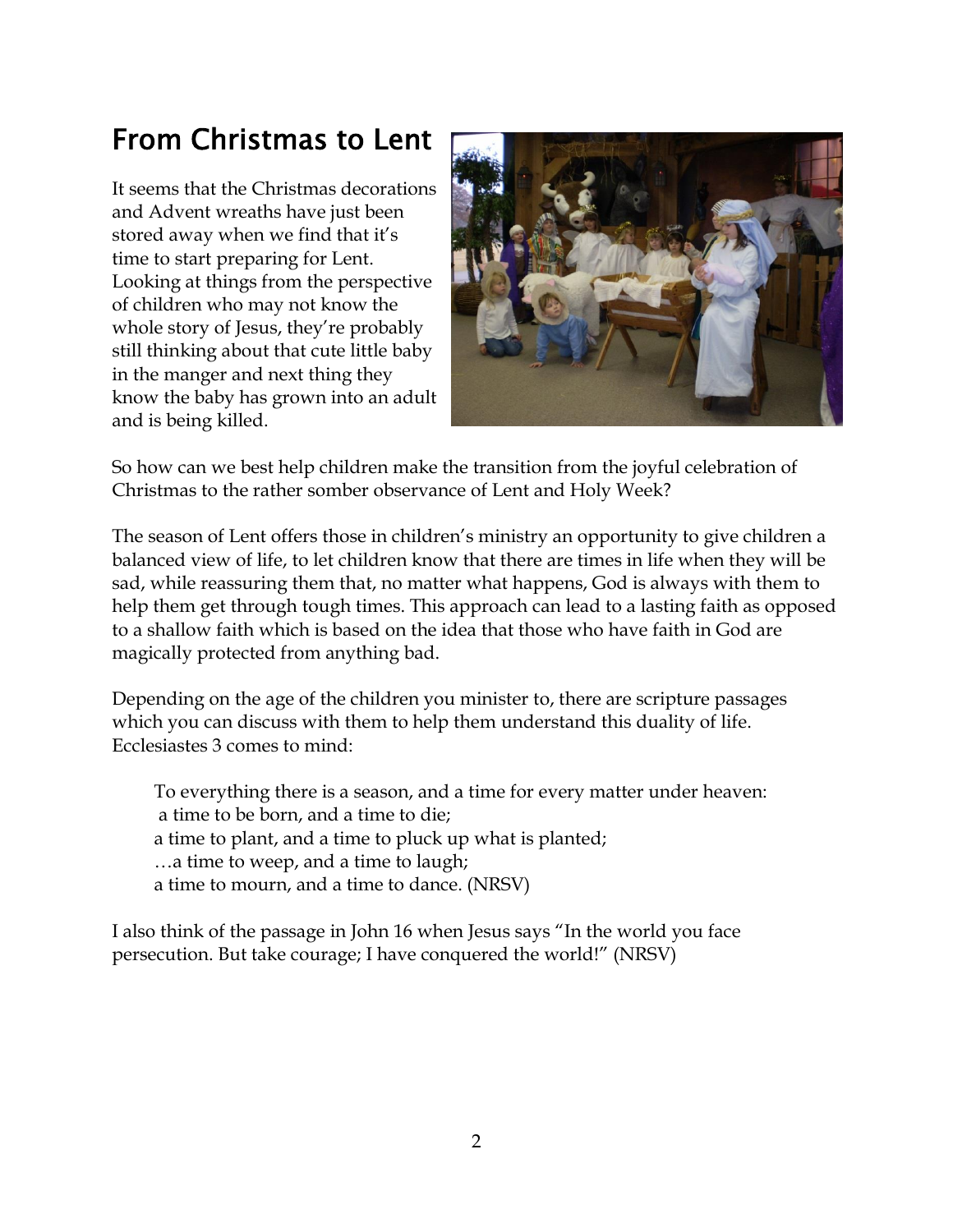# Children and Lent

We adults sometimes think that children can't understand spiritual concepts, but children have an innate spirituality and curiosity about God and spiritual things. To help children to understand what Lent is, you can tell them that it is a special time in the church year when we focus on spiritual things and do things that bring us closer to God.

Years ago, when children were introduced to the season of Lent, there was a big emphasis on "giving something up," usually a favorite food or perhaps a pleasurable activity. There's nothing wrong with suggesting that children give something up for Lent, as long as they understand why they're doing it and do it in the right spirit. So it's important to explain that giving something up for Lent can help us focus on God and that depriving ourselves of something we like gives us an appreciation for all we have.

It's also a good idea to have the children do something positive related to what they're giving up. For instance, if they've given up candy for Lent, then they could take the money they would have spent on the candy and put it in a jar to be used for an organization which helps children in need. If they've decided to give up watching television one day a week, then they could use the time they would have spent watching TV helping someone or praying.

Instead of focusing on giving something up, we can help children learn about giving to others by having a church wide or Sunday school service or mission project for the season of Lent.

Research shows that the most important factor in a child's faith formation is the family, so it's important to partner with families and provide them with resources so that they can celebrate Lent in the home. There are family devotionals and activity booklets available from places like [Creative Communications for the Parish](http://www.creativecommunications.com/AdvancedSearch/Default.aspx?SearchTerm=lent+children) and [Christian Tools](http://www.ctainc.com/category/Shop-By-Event_Easter)  [of Affirmation.](http://www.ctainc.com/category/Shop-By-Event_Easter) You can send suggestions for family Lenten activities by email or post them on your church website or Facebook page. There are also plenty of free online resources for families.

You should also involve the children with the rest of the congregation through intergenerational worship and programs. It's important for children to not only learn about Lent but to see how adults celebrate Lent.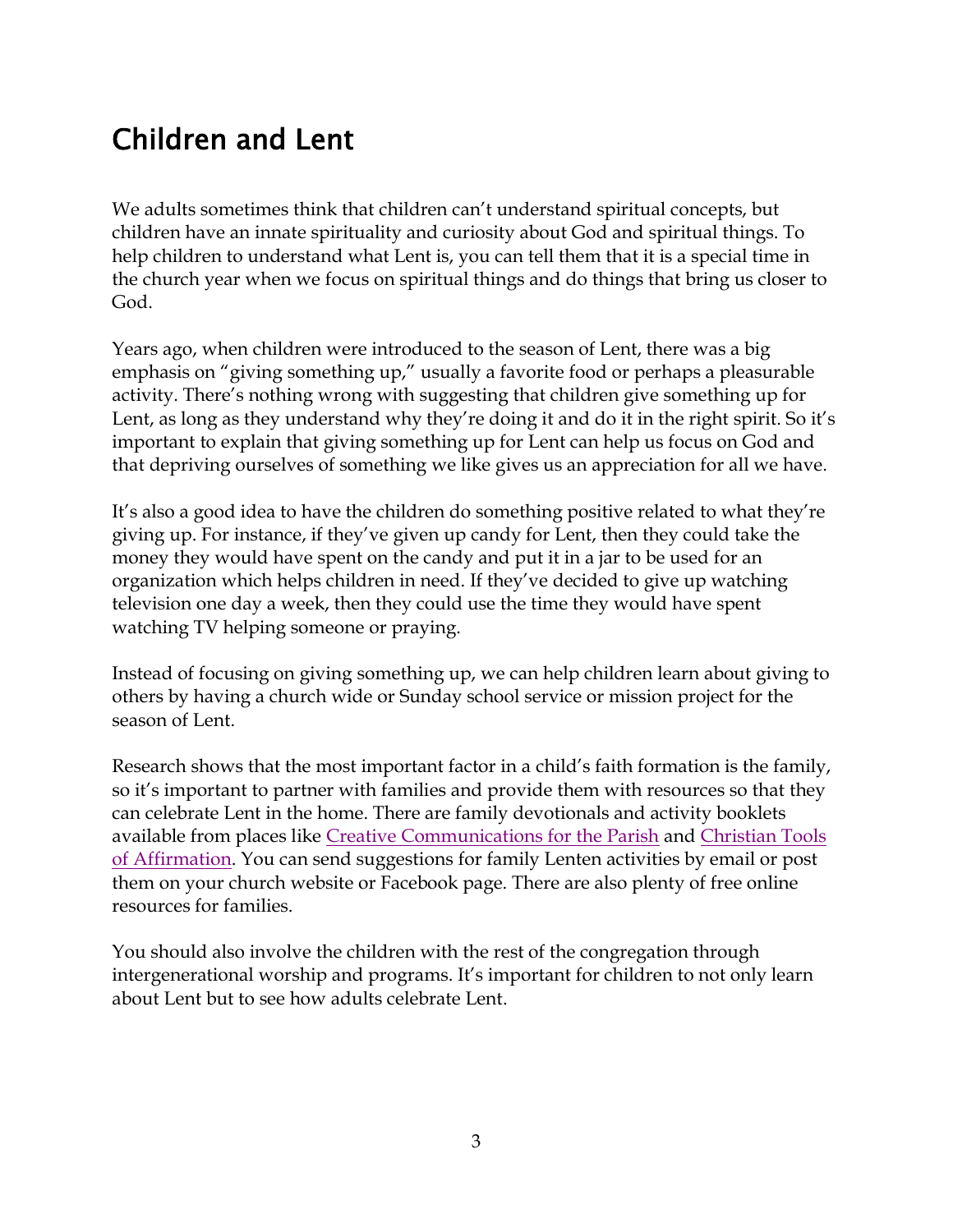# Activities for Lent

There are a number of activities to do with children to help them learn about Lent. Pinterest is a good place to find all sorts of different ones.

You can teach children about Ash Wednesday, when Lent begins, by explaining that in the past people used to put ashes on themselves as a sign that they wanted to repent and be a better person. Lent is a season when we make an effort to live the way God wants us to by praying and acting loving to other people.

A Lenten calendar, similar to an Advent calendar, can have different activities for each day of Lent. The same concept can be used to create a Lenten journey path. You can show a path on paper leading up to the empty cross and have stepping stones which the children can color in each day to see how close they are getting to Easter.

Since Lent is a prayerful time, making prayer books is another good Lenten activity. You can also create other items related to praying such as prayer beads.

Almsgiving is an important part of Lent; you can have the children create Lenten banks for a special mission project.

Children can also create a Jesus Tree for Lent that is similar to the Jesse Tree for Advent. A bare tree can be made of twigs, felt, or paper and an ornament is added for each day in Lent; the ornament symbolizes a Bible story that the family reads together.

Lenten love chains can be used to decorate a classroom or another area. Children write a loving action that they will do during Lent on a slip of paper and then the papers are glued or stapled together to create a chain.

A Lenten grapevine can be made in Sunday school and then sent home for the family to use during Lent. A bare grapevine is made of brown paper; there are also leaves and grapes which the children can add to the grapevine for every good deed they do during Lent.

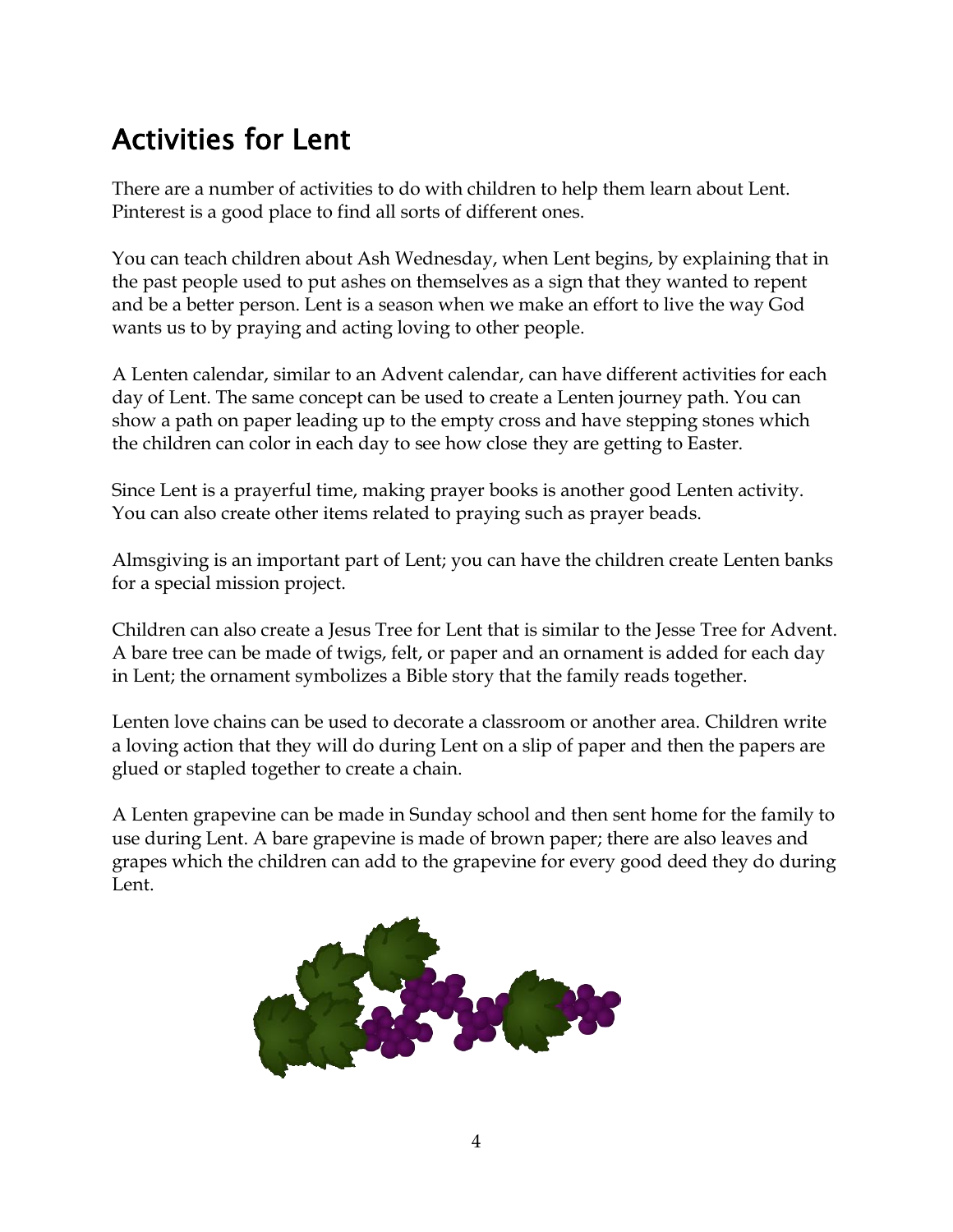# Symbols of Lent

There are lot of Lenten symbols you can use when teaching children about Lent and Holy Week. If you do a classroom activity based on a symbol and send the children home with a tangible object it will serve as a reminder of the symbol and its meaning.

The pretzel is a symbol of Lent with a <u>fun legend</u> about it. A monk made special bread without eggs or milk (because they didn't use these in Lent) and shaped it so that it would look like the arms of someone praying. In those days people often prayed with their hands crossed over their chest. You can find many activities online related to the legend of the pretzel.

Water can also be a Lenten symbol. It has many meanings and one is as a reminder of our baptism. Making a bowl or other container for water and then encouraging the children to place it somewhere in their home to remember their baptism could be a meaningful activity. You could also suggest that children ask their parents about their own baptisms and whether there are any photos of them on the day they were baptized.

Palm leaves are a Lenten symbol and you can find [directions online](http://www.wikihow.com/Make-a-Palm-Frond-Cross) to make the traditional Palm Sunday ones into crosses.

The cocoon with the caterpillar inside which transforms into a butterfly is just one of many symbols for Lent which symbolize new life. There are plenty of craft and other activities related to this symbol.

Children love animals and the donkey is a symbol for Lent. There are stories and books written from the perspective of the donkey that Jesus rode on as he entered Jerusalem on Palm Sunday.

The rooster is a symbol of Lent and reminds us that Peter denied Jesus three times before the rooster crowed. The story of Peter's denial and how Jesus forgave him is a good story to share with children to teach them about friendship and forgiveness.

An article from the Ministry Matters website called ["Lent for Kids: Focusing on God's](http://www.ministrymatters.com/all/entry/2511/lent-for-kids-focusing-on-gods-time)  [Time"](http://www.ministrymatters.com/all/entry/2511/lent-for-kids-focusing-on-gods-time) includes classroom activities for each week of Lent focusing on symbols.

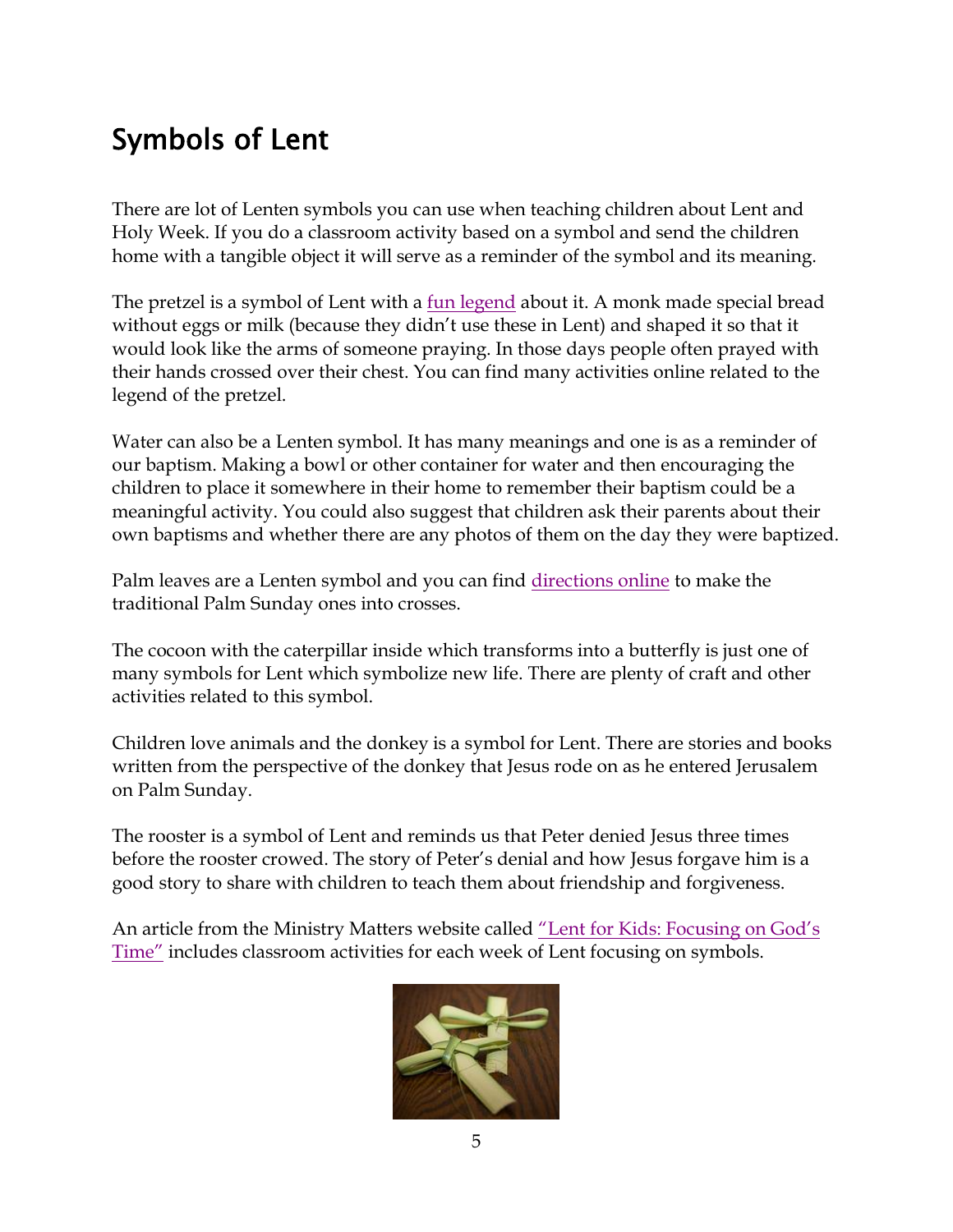# Teaching about Holy Week

Some Sunday school curriculums will cover one part of Holy Week each Sunday over the course of the 4-5 Sundays before Easter. It's a good idea to include an overview of Holy Week which includes Easter for each of those lessons for two reasons. One is that, in most Sunday schools, attendance is sporadic, so if a child only attends on one of the Sundays before Easter they won't get the whole story. Also, it's important to always remind children that, although Jesus died, that's not the end of the story.

There are some wonderful things you can teach your children about the events of Holy Week. On Palm Sunday, as we talk about the triumphal entry of Jesus into Jerusalem, we can let the children know that Jesus rode on a humble donkey because his power wasn't due to his physical strength but the power of love.

The events during the Last Supper also offer many good opportunities for teaching. You might want to hold a Seder meal with the children and teach them about the connections between the Jewish people and Christians. Foot washing (or hand washing) can show how Jesus was an example of humility, a trait which is mostly neglected or looked down upon in today's society. The Lord's Supper also provides a chance to teach children about Holy Communion and how Jesus asked us to remember him by celebrating it together with others.

For both children and adults, learning about Good Friday gives them a deeper experience of Easter Sunday. On the next page we look at some guidelines for teaching children about the events of Good Friday.

Easter is sometimes referred to as Resurrection Sunday and teaching about the true meaning of Easter gives us a chance to show children that there's more to the holiday than Easter eggs and the Easter bunny. You might want to plan an activity during Lent that culminates on Easter to show children how the solemn time of Lent leads up to the joyous celebration of Christ's rising from the dead. Some churches [bury or put away the](http://worshipingwithchildren.blogspot.com/2014/01/burying-alleluia-for-lent.html)  [alleluias](http://worshipingwithchildren.blogspot.com/2014/01/burying-alleluia-for-lent.html) during Lent and then bring them out again on Easter. Perhaps you could decorate the sanctuary or the trees outside with paper cocoons and surprise the children by replacing them with butterflies on Easter morning. This provides a physical reinforcement of the message of Easter: although there is sorrow and death in life, Jesus has conquered death and there will be joy in the life to come.

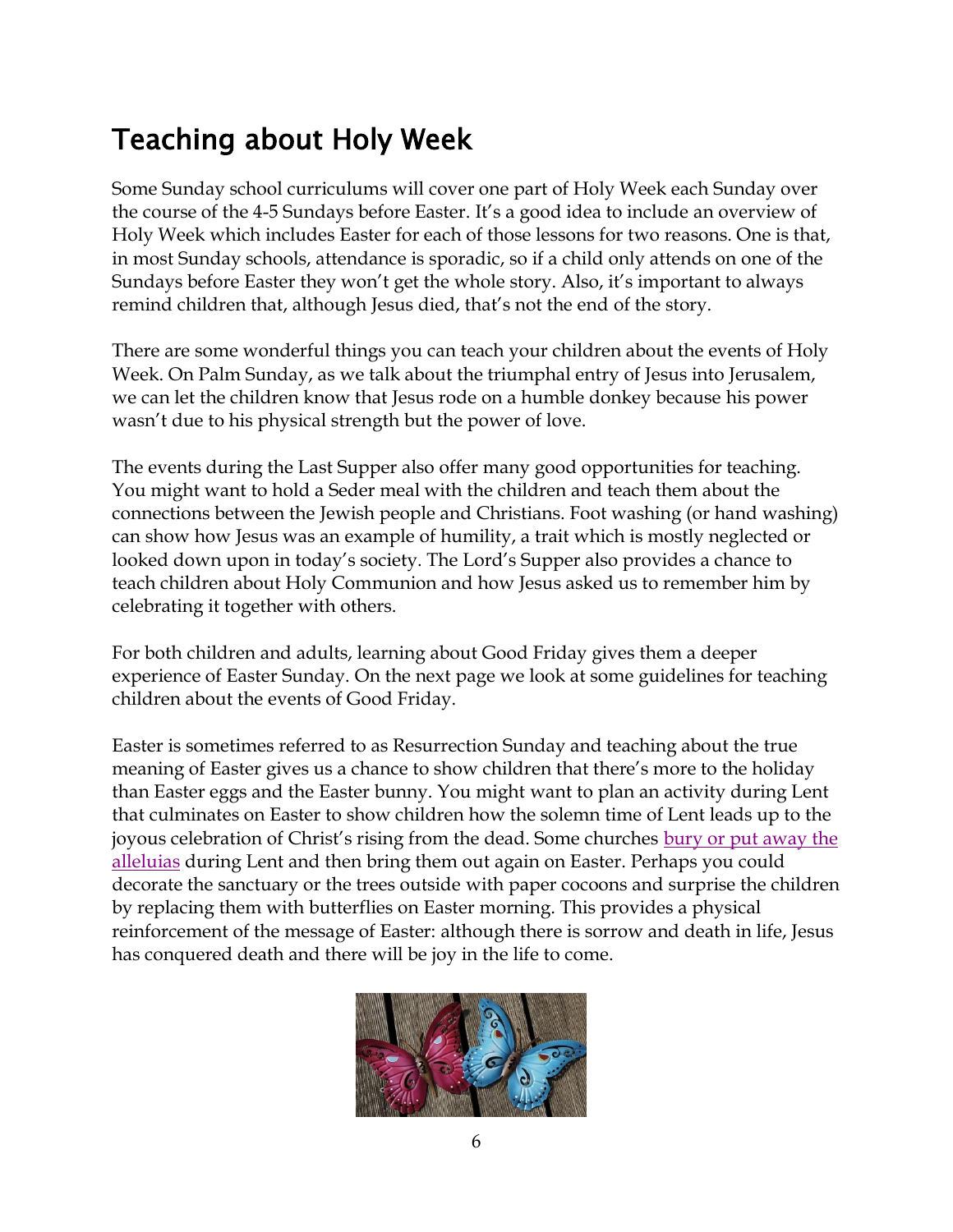### What about the crucifixion?

Knowing what to teach about the crucifixion can be very difficult. How much detail we share depends on the age of the children and how sensitive they are. As I said previously, for all but the youngest children, Jesus' death should be included as part of the entire narrative of Holy Week.

The [BeliefNet website](http://www.beliefnet.com/Faiths/Christianity/2001/04/The-Crucifixions-PG-Rating.aspx?p=1) offers some developmental guidelines from a psychologist for teaching children about the crucifixion.

Ages 3-5 are "The Age of Fantasy" and this is not a time to give graphic details about the violence of the cross.

Preschoolers' budding imaginations can build such details into frightening scenes that keep them awake at night…Saying only that "Jesus died for you" might cause a child to feel guilty. Instead, you might say, "Jesus died because He loves you and me," and leave it at that.

Ages 6-9 are "The Age of Questioning" and, although children can tolerate more details: "Excruciating details about the nails, scourge, and so forth are still too intense for this age group." Children can learn the sequence of events in Holy Week and some of the details. Telling them about Jesus' concern for his mother while on the cross can help children understand Jesus' humanity and love for others.

Ages 10-14 are referred to as "The Age of Intensity" and children this age are:

ready to move to a deeper understanding of the daily commitment of genuine faith…Children this age have a sense of the dramatic, and learn best when their minds and imaginations are engaged. Discussions, questions, books, and Christian services with emotional impact are ideal…Watching and discussing movies together, such as "Jesus of Nazareth" or "Jesus Christ Superstar," offer teachable moments.

Whatever the age group, it's important to be aware of an individual child's sensitivity. In the classroom, I think it's best to offer very few details and let parents provide more information if their child has questions.

Some general guidelines for teaching about the crucifixion are:

- Increase realism over time.
- Increase intensity over time.
- Move from general to specific over time.
- Let your child's sensitivity lead.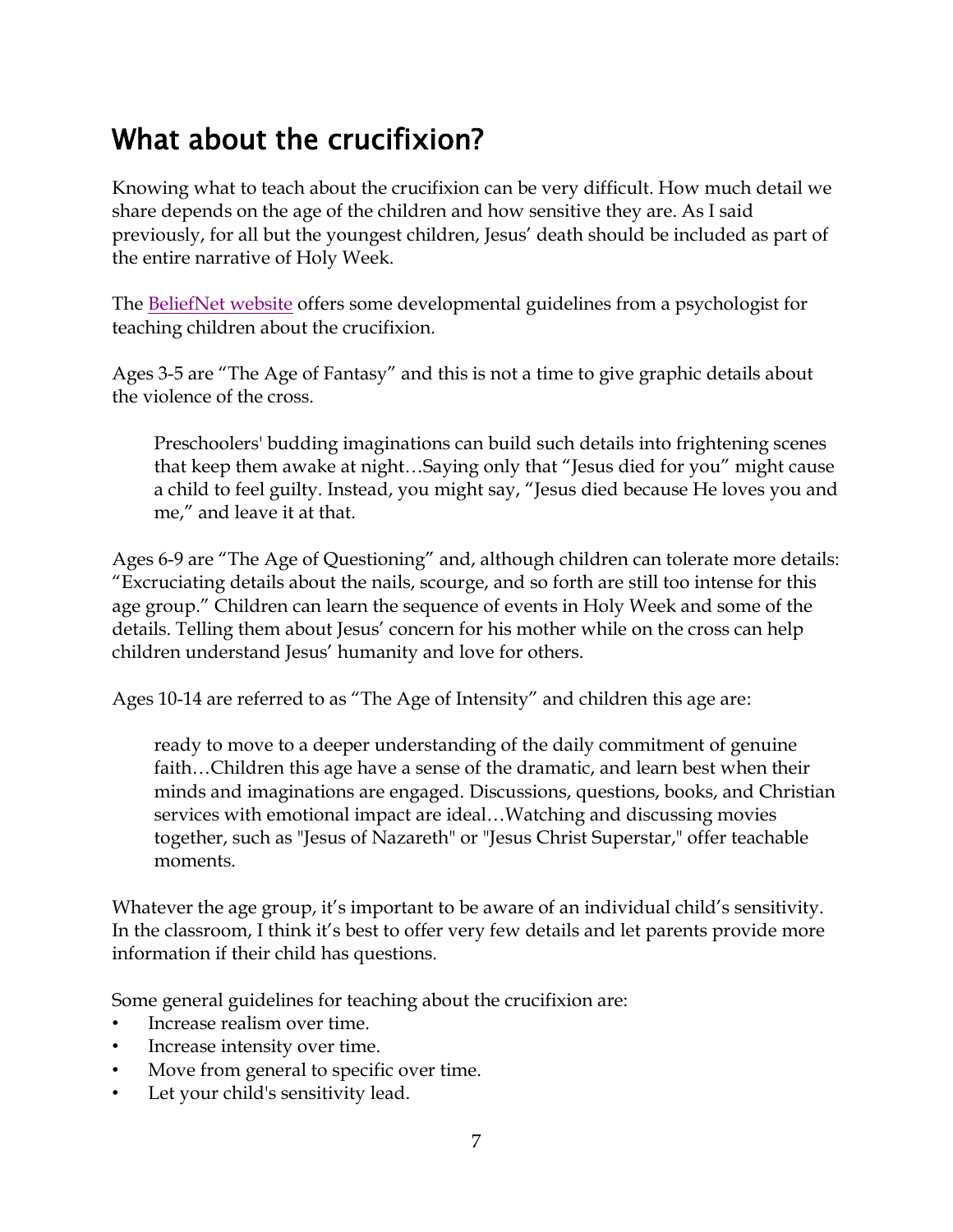#### Holy week services?

People sometimes wonder whether it's appropriate to bring children to Holy Week services. Often children will only attend Palm Sunday and Easter Sunday worship which means they don't experience the whole spectrum of Holy Week.

Many Maundy Thursday services are appropriate for children. If your church does a reenactment of the Last Supper or a Seder, this can be a good opportunity for children to learn about the origin of Holy Communion and our connection to the Jewish faith. Some churches hold Maundy Thursday services which are more like a typical Good Friday service, including a Tenebrae service which ends in darkness and includes readings about the suffering of Jesus. This type of service would probably be difficult for most children to handle.

Good Friday services also can vary in intensity. Whether to bring a child to a Good Friday service would depend on the age and maturity of the child and whether the child wants to attend, as well as on the service itself. I have been to Good Friday services where there was an emphasis on Jesus being nailed to the cross and many people in the pews were weeping. I wouldn't advise bringing a child to this type of service. On the other hand, I've been to Good Friday services which were basically just like a Sunday service, with the only difference being the scripture and hymns. Most older children would be all right in this type of service.

If you're considering bringing a child to a Holy Week service or want to give advice to your students' families about this, I would talk with your pastor and ask to be given a copy of the bulletin for the services.

Another option mentioned in an article on the Ministry Matters website suggests offering a [Family Good Friday Service.](http://www.ministrymatters.com/all/entry/965/good-friday-for-kids)

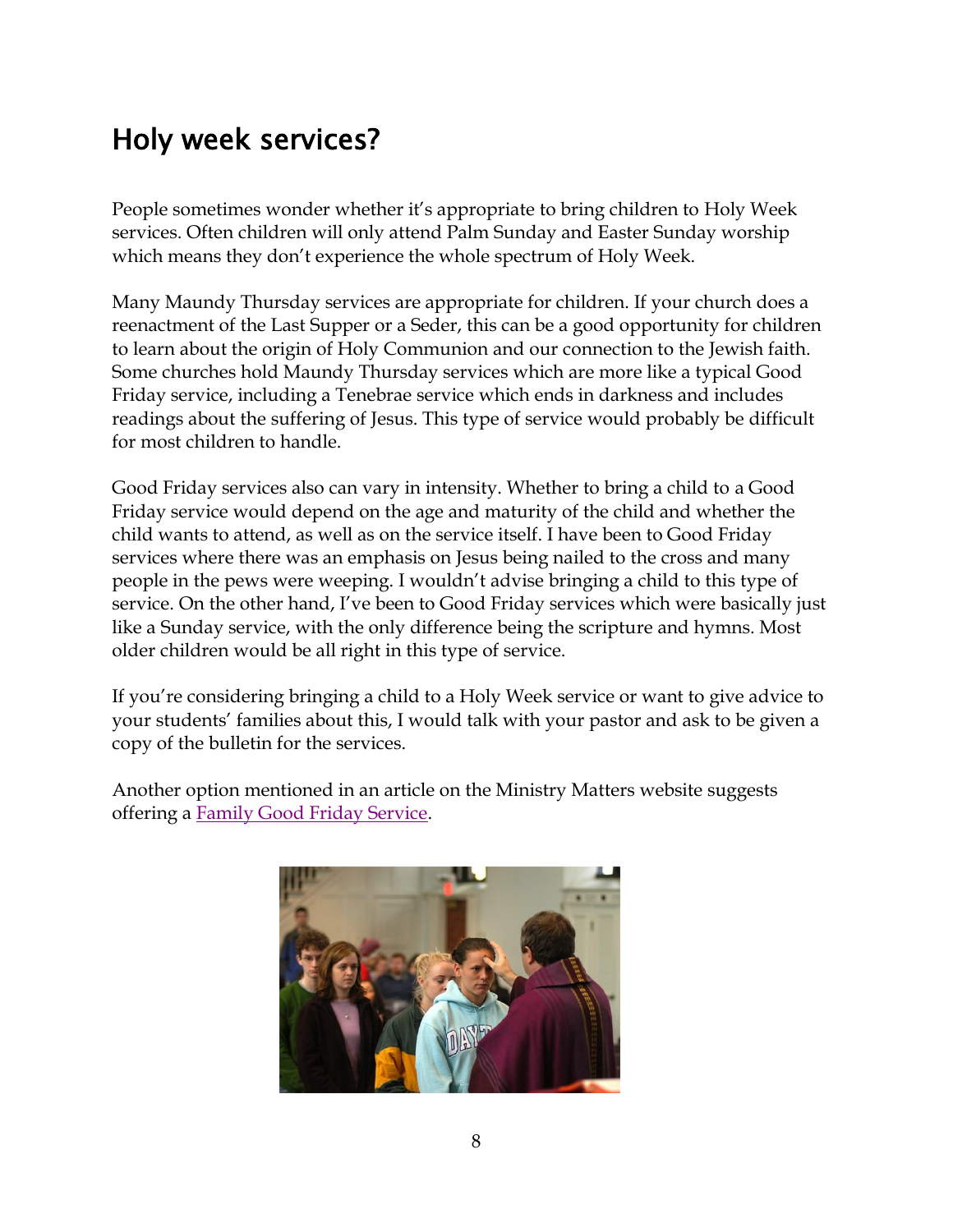#### Resources

There are plenty of resources about Lent and Holy Week for children including books, videos, and online resources, but they vary in quality and appropriateness for children so you'll need to select the ones you'll use carefully. If you plan on showing a video to children, be sure to preview it to ensure that it is appropriate. I would emphasize again that it's important to give children the whole story, so when teaching about the events that led up to Easter, always include a reference to Easter and Jesus overcoming death.



Carolyn Brown is the author of *[Sharing the Easter Faith with Children](http://smile.amazon.com/Sharing-Easter-Faith-Children-Celebrate/dp/0687344247/ref=sr_1_1?ie=UTF8&qid=1420755578&sr=8-1&keywords=sharing+the+easter+faith+with+children)* which discusses how to share the events of Holy Week with children. A chart entitled "Growing Into Easter" is included which lists the meanings and activities relating to Holy Week which are appropriate for various ages. Materials and activities are included for children from birth to age 12. There are reproducible pages to create a booklet for parents and suggestions for ways congregations can include children in

celebrating Lent and Easter.



*[The Easter Garden](http://smile.amazon.com/Easter-Garden-Lenten-Experience-Children/dp/1426742967/ref=sr_1_1?ie=UTF8&qid=1420755726&sr=8-1&keywords=the+easter+garden)* is a seven session Lenten experience for children of all ages where they hear the stories of Holy Week, create a garden, make banners for worship, prepare table decorations, and help serve a meal to their parents and/or the congregation. The book can also be used for a one-day or weekend program or the activities can be used as part of another program.



There are resources for [younger children,](http://smile.amazon.com/Hours-Changed-World-Younger-Children/dp/1426714300/ref=sr_1_1?ie=UTF8&qid=1420755814&sr=8-1&keywords=24+hours+that+changed+the+world+for+younger+children) [older children,](http://smile.amazon.com/Hours-Changed-World-Older-Children/dp/1426714319/ref=sr_1_1?ie=UTF8&qid=1420755883&sr=8-1&keywords=24+hours+that+changed+the+world+for+older+children) and [youth](http://smile.amazon.com/Hours-That-Changed-World-Youth/dp/1426714327/ref=sr_1_1?ie=UTF8&qid=1420755905&sr=8-1&keywords=24+hours+that+changed+the+world+for+youth) based on Adam Hamilton's book and study *24 Hours That Changed the World.* The three books trace the final week of Jesus' life in ageappropriate language and contain everything needed to conduct the 7 week study, including reproducible handouts.

#### **Online articles**

Talking wit[h Children about Jesus' Death](http://thecommunity.anglican.ca/children/5919/talking-with-children-about-jesus-death/) [Talking with Children about Lent and Easter](https://www.pcusa.org/site_media/media/uploads/curriculum/pdf/ideas/kidslent.pdf) [How Do I Explain Easter to My Child?](http://www.ministrymatters.com/all/entry/2634/how-do-i-explain-easter-to-my-child)